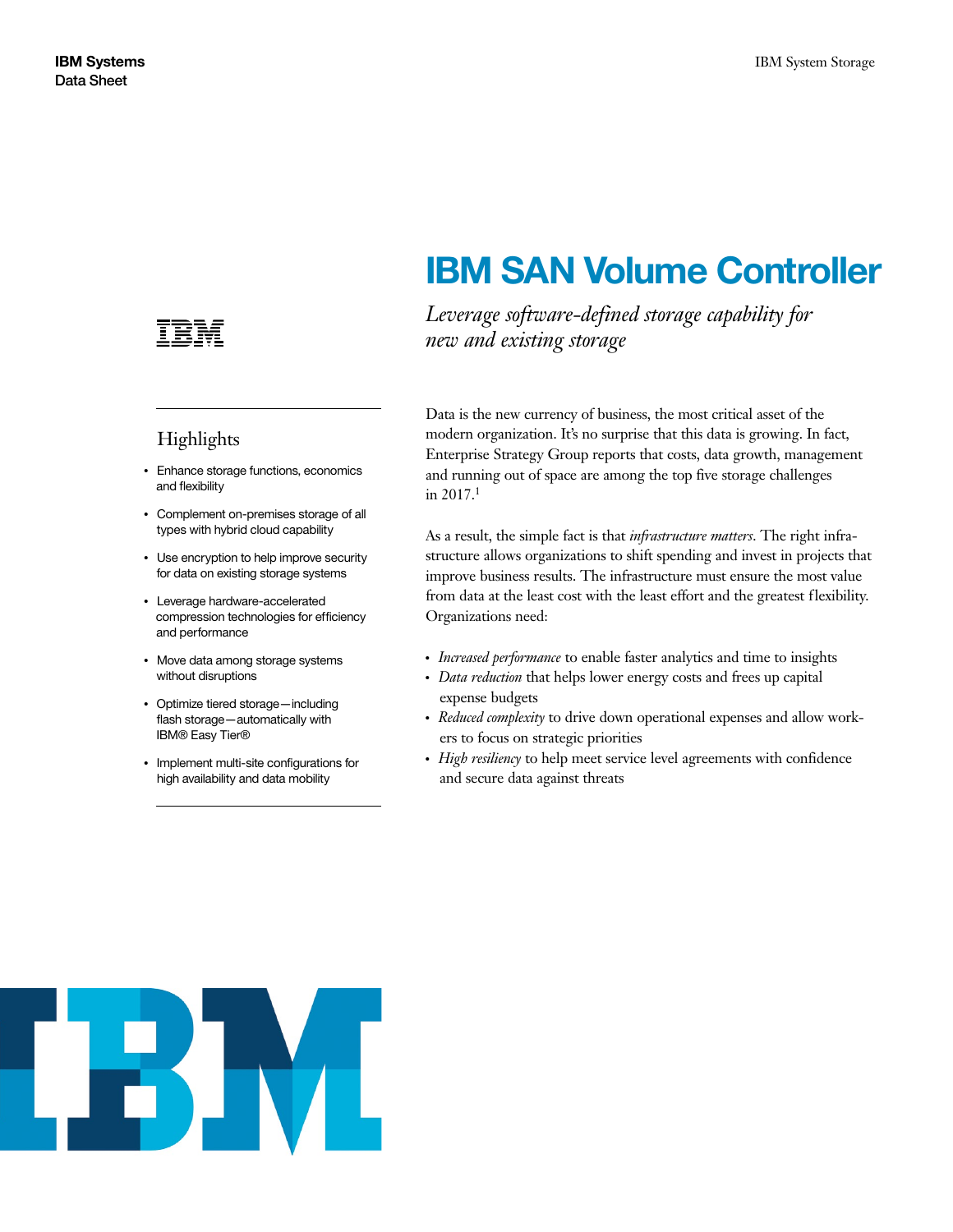In the era of cloud, big data and analytics, and mobile and social computing, organizations need to meet ever-changing demands for storage while also improving data economics. IT must deliver more services faster and more efficiently, enable rapid insight and support more customer interaction. The right infrastructure allows clients to share information, secure transactions and drive *real-time* insights.

Building an effective infrastructure starts with software-defined storage, which frees data from physical storage and provides better access to applications. IBM Spectrum Storage™ software helps make an infrastructure simple, cost-effective, easy to manage and more responsive to changing business needs.

Built with IBM Spectrum Virtualize™ software—part of the IBM Spectrum Storage family—IBM SAN Volume Controller (SVC) helps organizations achieve better data economics by supporting these new workloads that are critical to their success. SVC systems can handle the massive volumes of data from mobile and social applications, enable rapid and flexible cloud services deployments and deliver the performance and scalability needed to gain insights from the latest analytics technologies.

An industry-leading storage solution, SVC has been delivering availability, reliability, flexibility and efficiency for more than 13 years. Its innovative capabilities, built with IBM Spectrum Virtualize, also provide the foundation for the IBM Storwize® family, IBM FlashSystem® V9000 and VersaStack integrated solutions.

## Enhancing storage function

SVC includes IBM Spectrum Virtualize technology to help insulate applications from physical storage. This enables applications to run without disruption, even when changes are made to the storage infrastructure.



SVC helps make new and existing storage more effective and includes many functions traditionally deployed separately in storage systems. SVC standardizes functions across storage systems for greater flexibility and lower costs.

IBM Spectrum Virtualize functions in SVC benefit all supported storage. For example, Easy Tier and compression help improve performance and increase effective capacity; encryption helps improve data security; and high-performance thin provisioning helps automate provisioning. These benefits can help extend the useful life of existing storage assets, helping to reduce costs. And since these functions are integrated into SVC, they can operate smoothly together, reducing management effort.

## Hybrid cloud

In a recent survey, more than 75 percent of companies said that to achieve their storage goals, they plan to increase spending on cloud services.2 The challenge for these organizations is how to take advantage of hybrid cloud technology without the expense of replacing current storage with cloud-capable storage systems.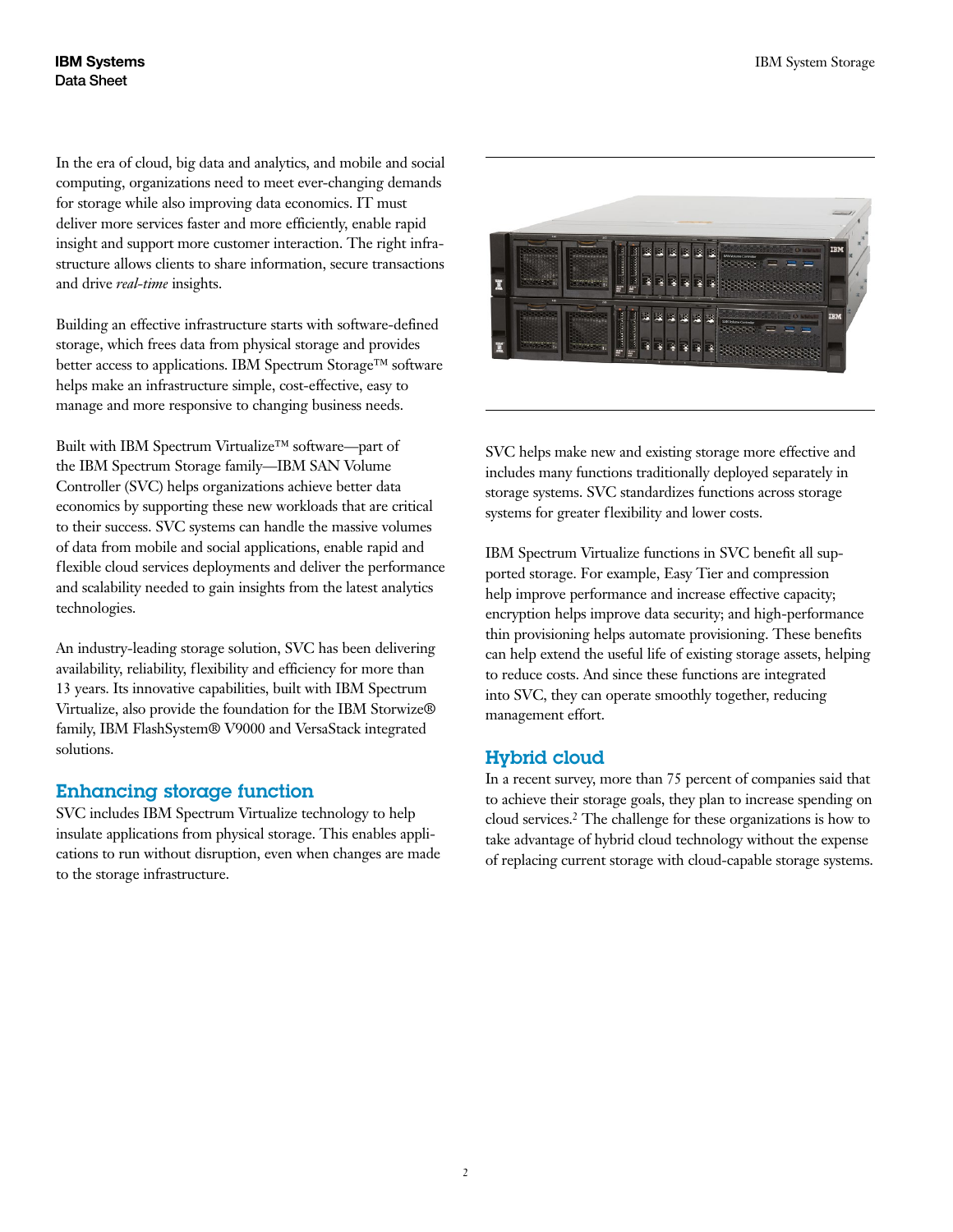IBM Spectrum Virtualize in SVC and the cloud enables use of cloud storage for disaster recovery from any of more than 400 supported storage systems, dramatically speeding the ability to deploy hybrid-cloud configurations while slashing the potential cost. IBM Spectrum Virtualize for Public Cloud enables new opportunities to migrate data between on-premises and public cloud storage as well as use of public cloud for disaster recovery. Together with IBM Spectrum™ Copy Data Management software, cloud storage may be used for data copies as well.

## IBM Real-time Compression for enhanced efficiency

IBM Real-time Compression™ is designed to enable organizations to store up to five times as much data in the same physical disk.<sup>3</sup> Unlike other approaches to compression, Real-time Compression is designed to be used with active primary data such as production databases and email systems, which dramatically expands the range of candidate data that can benefit from compression.

## Improved application availability

Moving data is one of the most common causes of planned downtime. IBM Spectrum Virtualize with SVC enables moving data from one storage system to another, or between arrays, while maintaining access to the data. This function can be used when replacing older storage with newer storage, as part of load-balancing work, or when moving data in a tiered storage infrastructure from disk drives to flash.

Should an SVC engine fail, a new "hot spare" capability enables the system to rapidly switch to a standby engine, restoring full redundancy and performance in seconds.

The IBM HyperSwap® function supports storage and servers in two data centers. In this configuration, the solution enables servers at both data centers to access data concurrently with automated switch-over in case of failure. When combined with server data mobility functions such as VMware vMotion or IBM PowerVM® Live Partition Mobility, this configuration enables nondisruptive storage and virtual machine mobility between the two data centers, which can be up to 300 km (186 miles) apart.

IBM has shipped more than 150,000 systems running IBM Spectrum Virtualize, including more than 59,000 SVC engines. These dependable systems are delivering more than five nines of availability while managing more than 7.2 exabytes of data.4

## Innovative flash storage support

SVC supports up to twenty 12-Gbps SAS expansion enclosures per pair of SVC data engines, for up to 736 flash or disk drives. These enclosures provide low-cost storage capacity to complement external storage. SVC also supports IBM FlashSystem devices, other dedicated flash storage and flash drives within storage systems. The distributed RAID technology in SVC helps improve rebuild times and performance in drives within expansion enclosures by using all drives for data and spare capacity, rather than reserving some drives as spares.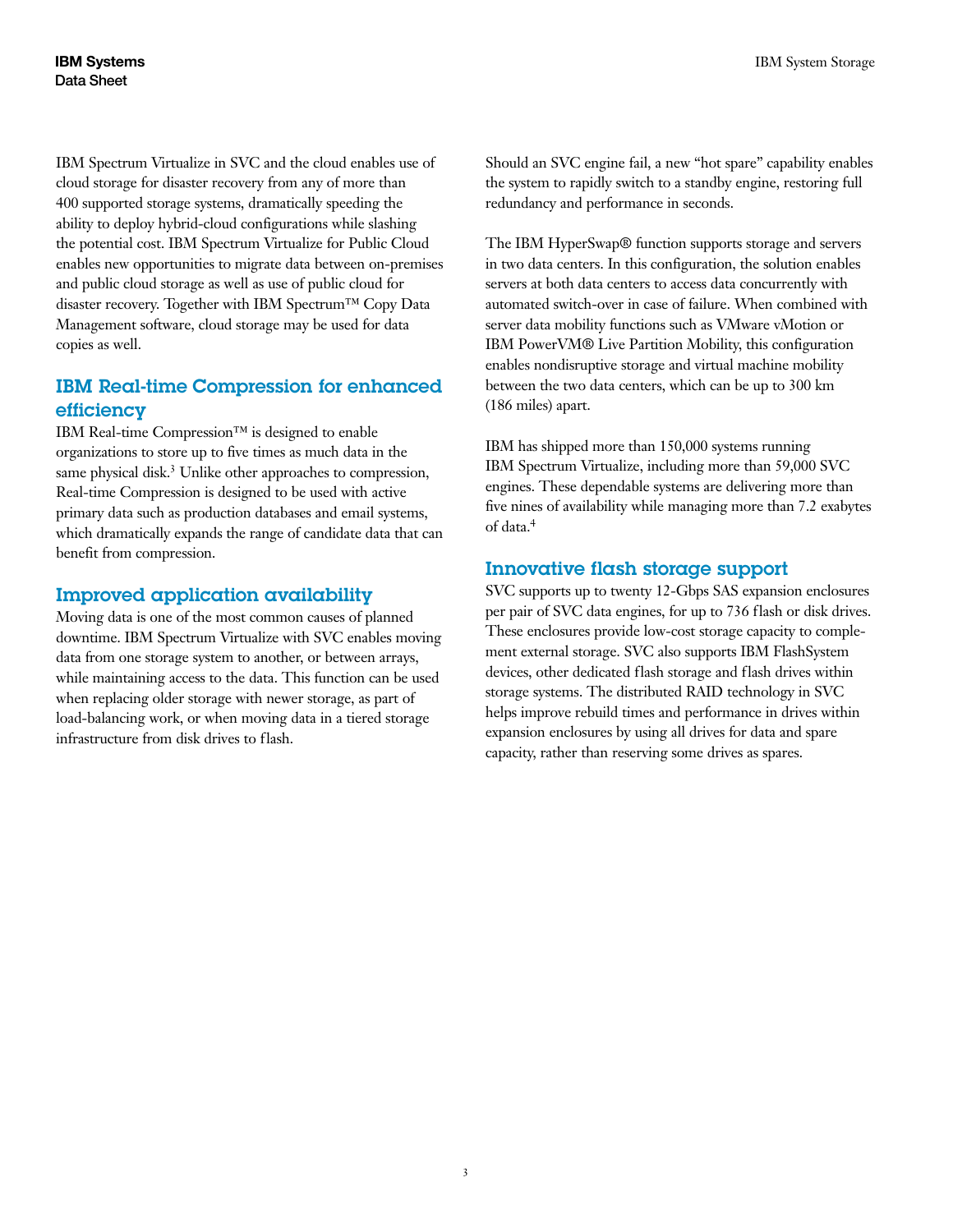#### Tiered storage

Automated storage tiering with Easy Tier can help improve performance at a lower cost by enabling more efficient use of flash storage or multiple tiers of disk drives. Easy Tier automatically identifies more active data and moves that data to faster storage such as flash. This helps organizations use flash storage for the data that will benefit the most—helping deliver the maximum benefit, even from small amounts of flash storage capacity. In fact, Easy Tier can deliver up to three times performance improvement with only five percent flash storage capacity.<sup>5</sup>

Easy Tier can use any supported flash storage to benefit any other storage. This approach delivers greater benefits from flash storage than tiering systems that are limited to just a single disk system.

#### Flexible replication

With many conventional disk systems, replication operations are limited to in-box or like-box-to-like-box circumstances. Functions from different vendors can operate in different ways, which makes operations in mixed environments more complex and increases the cost of changing storage types. But IBM Spectrum Virtualize software in SVC is designed to enable administrators to apply a single set of advanced, network-based replication services that operate in a consistent manner, regardless of the type of storage being used.

The IBM FlashCopy<sup>®</sup> function is designed to create an almostinstant copy (or "snapshot") of active data that can be used for backup purposes or for parallel processing activities. Up to 256 copies of data may be created.

IBM Spectrum Protect™ Snapshot is designed to perform near-instant, application-aware snapshot backups using SVC FlashCopy local replication, but with minimal impact to IBM Db2®, Oracle, SAP, VMware, Microsoft SQL Server or Microsoft Exchange databases.

SVC also supports remote mirroring to enable organizations to create copies of data at remote locations for disaster recovery. Replication can occur between any systems built with IBM Spectrum Virtualize and can include any supported storage (including cloud with IBM Spectrum Virtualize software). Support for VMware vCenter Site Recovery Manager helps speed disaster recovery.

For IP replication, IBM Spectrum Virtualize uses innovative Bridgeworks WANrockIT technology to optimize use of network bandwidth and can compress data being transmitted to help reduce networking cost and improve remote replica currency.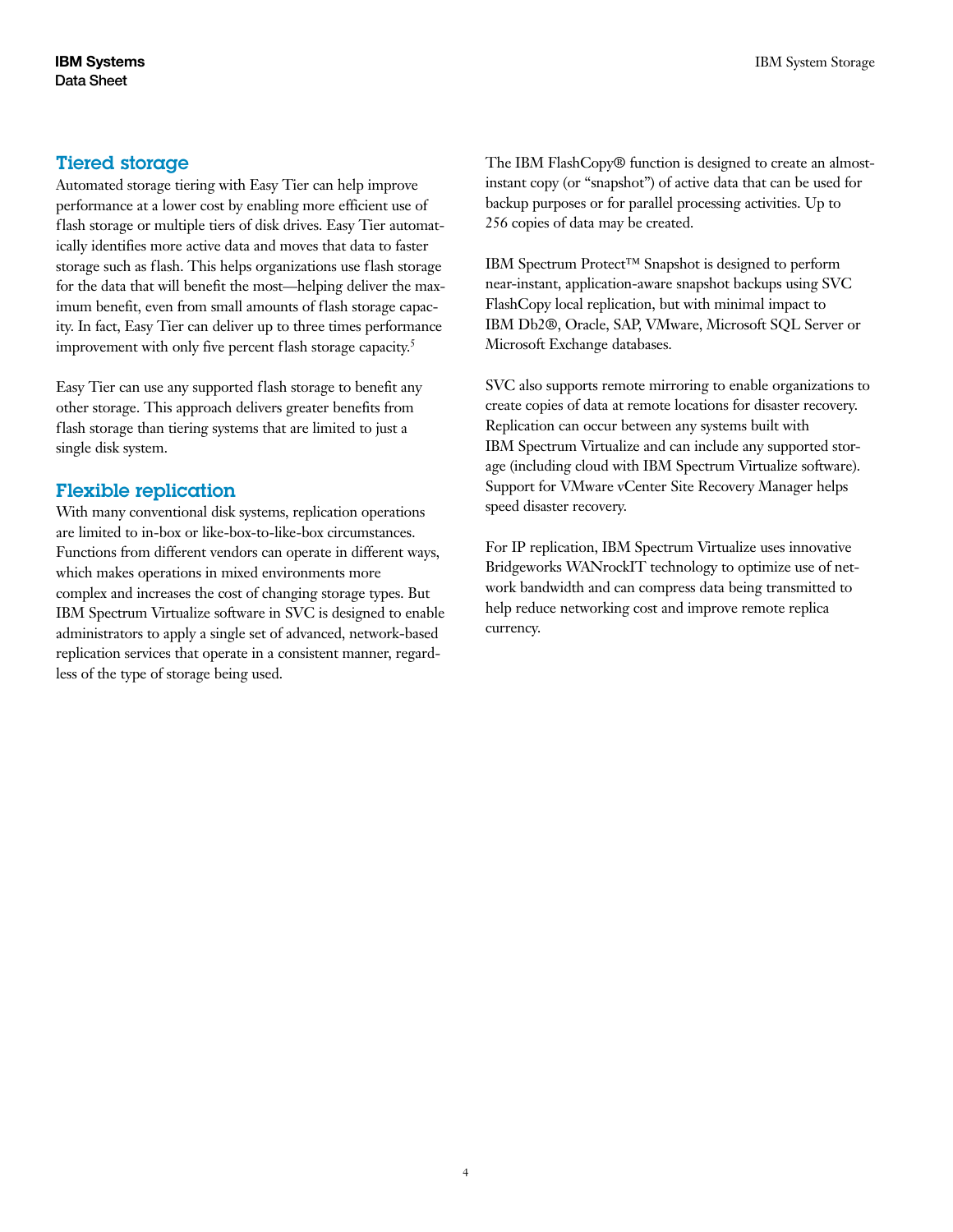#### Simplified management

IBM Spectrum Virtualize software has a fresh new user interface for centralized management. With this single interface, administrators can perform configuration, management and service tasks in a consistent manner over multiple storage systems—even from different vendors—vastly simplifying management and helping reduce the risk of errors. Plug-ins to support Microsoft System Center Operations Manager and VMware vCenter help enable more efficient, consolidated management in these environments. The new interface is common to other members of the IBM Spectrum Storage family, to simplify tasks for administrators and help reduce the risk of error.

SVC includes two new capabilities to improve serviceability. Both capabilities are optional and must be enabled by clients. A new automatic upload capability enables "one-click" creation and upload to IBM of service logs, eliminating the additional step of manually transmitting logs to IBM. In addition, clients using enterprise-class support can now elect to enable IBM service staff to use a secure connection to remotely access their SVC system and make recommended configuration changes. This approach is designed to eliminate the delay and potential for error when IBM support staff dictate required changes for clients.

## Complement server virtualization and containerization

IBM Spectrum Virtualize in SVC complements server virtualization with technologies such as PowerVM, Microsoft Hyper-V, VMware vSphere, Kubernetes and Docker.

Similar to virtualized servers, provisioning with SVC is achieved with software and with thin provisioning, and is designed to become an almost entirely automated function. Without SVC, server provisioning could be slowed by the need to provision storage.

Containers are an open-source technology that lets software be packaged with everything it needs to run the same in any environment. Containers offer the versatility of virtual machines, but at a much smaller footprint and cost. As a result, containerization is a key enabling technology for flexibly delivering workloads to private and public cloud and DevOps. Using the IBM storage container plug-in framework, SVC enables any supported storage to be used as persistent storage in Docker and Kubernetes container environments, improving flexibility, simplifying deployment and helping to lower costs while offering clients the confidence of deploying stateful containers using highly available storage with enterprise capabilities.

Many organizations run mixed environments with a variety of virtualized and non-virtualized servers, and expect to do so for years to come. SVC offers an external storage virtualization function to provide consistent services for all attached servers, whether or not those servers are virtualized.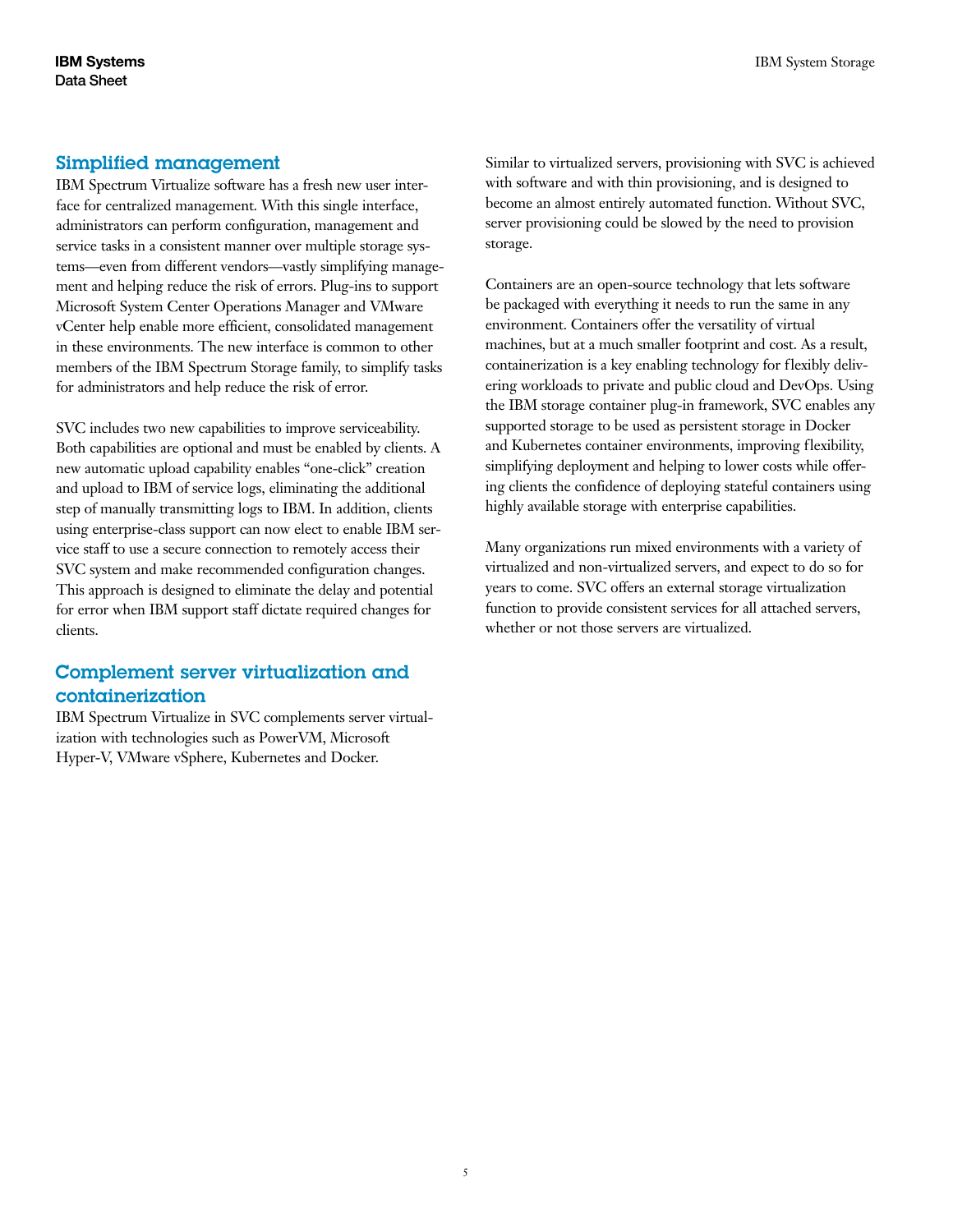#### Scalability and performance

SVC combines hardware and software into an integrated, modular solution that is highly scalable. The SVC data engine has two 8-core Intel E5-2667v4 3.2GHz processors with 64 to 256 GB of system memory in increments of 64 GB. Up to two compression accelerators based on Intel QuickAssist technology are available. Flexible host interface options support four built-in 10-Gbps Ethernet ports with options for up to sixteen 16-Gbps Fibre Channel ports, or up to twelve 16-Gbps Fibre Channel ports and four additional 10-Gbps Ethernet ports.

SVC data engines are always deployed in high-availability pairs, and up to four pairs may be clustered into a single system with up to 128 cores, 2 TB of system memory, 128 Fibre Channel ports, and up to 2,944 drives, which can support a total of 32 PB of storage capacity.

#### Foundation for cloud deployments

Improving efficiency and delivering a flexible, responsive IT infrastructure are essential requirements for any cloud deployment. Technologies for delivering this infrastructure include virtualization, consolidation and automation.

With its robust storage capabilities, high-availability architecture and compatibility with PowerVM, Hyper-V, VMware, OpenStack, Kubernetes and Docker, SVC complements virtualized servers that are at the heart of cloud deployments.

#### Why IBM?

IBM offers services to help speed implementation and improve return on investment. IBM storage specialists are available to conduct storage solution and infrastructure reviews that can help prepare and speed installation. And IBM Global Services can examine your infrastructure to help determine sizing and performance needs. In addition, you can choose from a range of service and subscription offerings designed to keep your infrastructure up-to- date and running smoothly.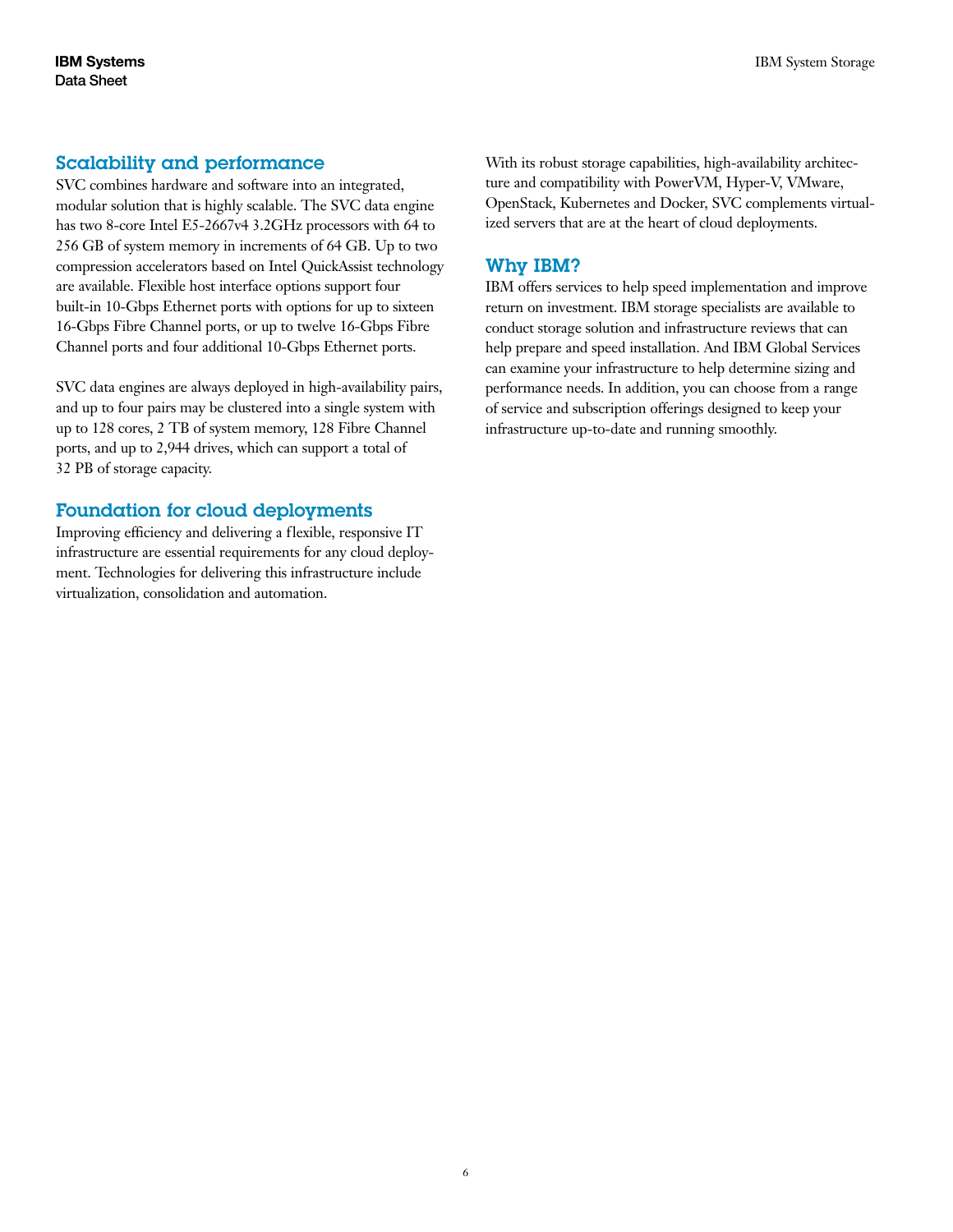| <b>IBM SAN Volume Controller at a glance</b>     |                                                                                                                                                                                                                                                                  |
|--------------------------------------------------|------------------------------------------------------------------------------------------------------------------------------------------------------------------------------------------------------------------------------------------------------------------|
| Shared SMP processor<br>configuration per engine | • Two Intel Xeon E5-2667v4 3.2GHz 8-core processors                                                                                                                                                                                                              |
| Processor memory per engine                      | • 64 to 256 GB (in increments of 64 GB)                                                                                                                                                                                                                          |
| Host adapter interfaces<br>per engine            | • Up to sixteen 16-Gbps Fibre Channel ports<br>• Up to four 10-Gbps optical (SFP+) Ethernet ports for iSCSI/Fibre Channel over Ethernet (FCoE)/replication<br>• Four 10-Gbps copper (RJ45) Ethernet ports for management and/or iSCSI                            |
| Integrated drive support                         | Up to twenty 12-Gb SAS expansion enclosures; up to 736 drives (flash, SAS and nearline-SAS options)<br>per pair of SVC data engines; up to 2,944 drives per clustered system                                                                                     |
| Maximum storage capacity                         | • Up to 32 PB usable capacity                                                                                                                                                                                                                                    |
| Internal drive size                              | • Flash drives: 200 GB, 400 GB, 800 GB, 1.6 TB, 1.92 TB, 3.2 TB, 3.84 TB, 7.68 TB, 15.36 TB<br>• SFF HDD: 300 GB, 600 GB, 900 GB 15K SAS; 900 GB, 1.2 TB, 1.8 TB, 2.4 TB 10K SAS; 2 TB 7.2K nearline-SAS<br>• LFF HDD: 4 TB, 6 TB, 8 TB, 10 TB 7.2K nearline-SAS |
| RAID levels for internal drives                  | $\bullet$ 0, 1, 5, 6 and 10, distributed                                                                                                                                                                                                                         |
| Storage and server attachment                    | • Fibre Channel, FCoE and iSCSI                                                                                                                                                                                                                                  |
| Storage system support                           | • More than 400 flash, hybrid and disk storage systems                                                                                                                                                                                                           |